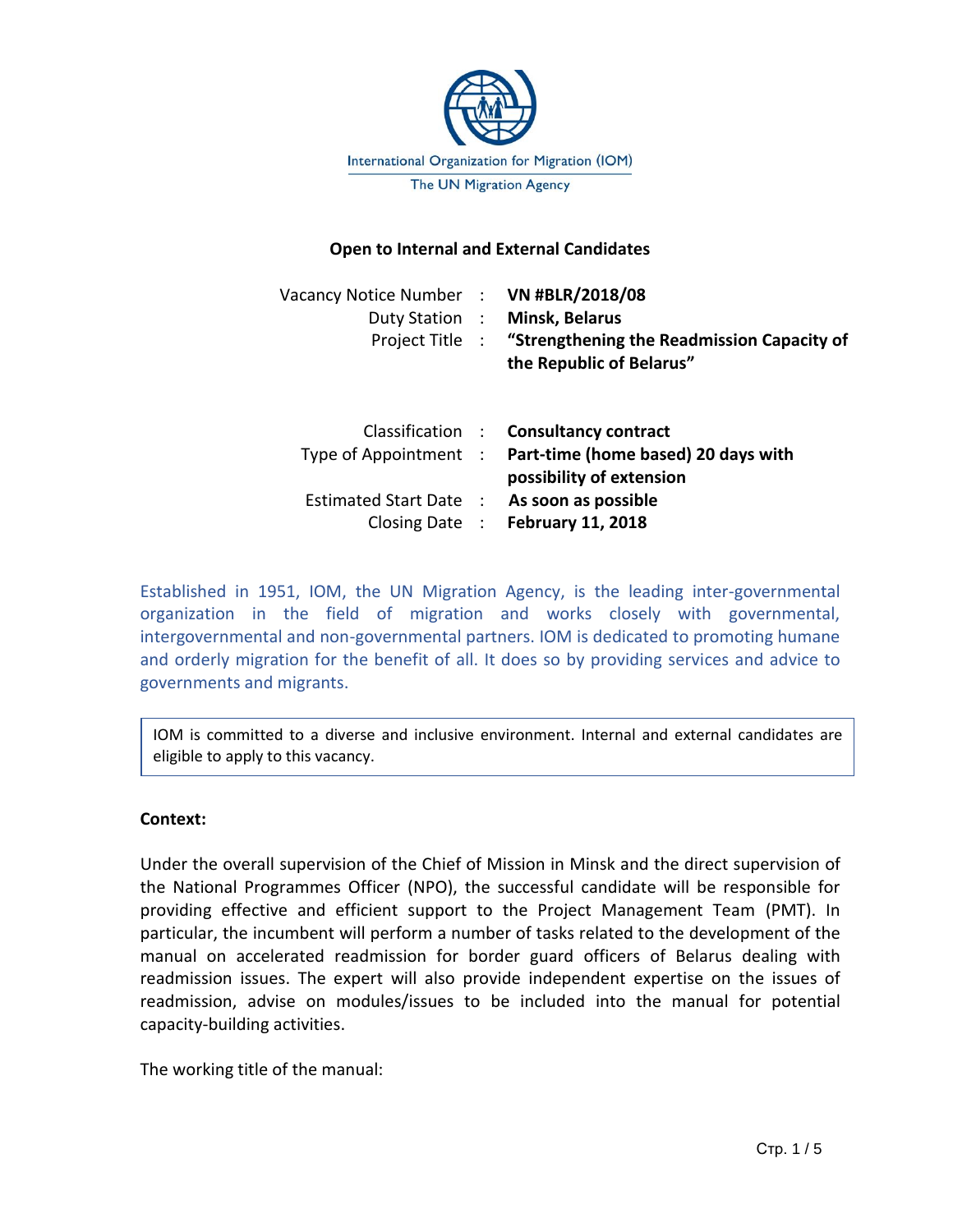**"Operating Procedures for the Border Guard Officers and Border Units of Belarus on Readmitting/Transferring Persons across the State Border (simplified/accelerated readmission)".**

Issues (indicative) that are to be considered during the assessment and become part of the manual:

- Overview of current readmission/transfer procedures across the state border applied by border units towards individuals who violated the State Border Law of the Republic of Belarus (simplified/accelerated readmission).
- Core principles to readmit/transfer individuals across the state border (simplified/accelerated readmission).
- Border guards officers and border units' operating procedures to readmit/transfer individuals across the state border (simplified/accelerated readmission):
- a border guard officer is to obtain and record grounds required to transfer a person to a neighbouring state;
- a border guard officer is to obtain and record evidence of absence of grounds for readmission by a neighbouring state;
- border guards officers are to agree upon readmission/transfer case (request drafting and submission);
- readmission/transfer procedures;
- actions of a border guard officer of the Republic of Belarus in case of a denial to admit an individual issued by a border guard officer from a neighbouring state.
- Border guard officer and border unit operation's peculiarities regarding readmission/transfer (simplified/accelerated readmission) of:
- citizens of the Republic of Belarus;
- citizens of neighbouring states;
- citizens of third states and stateless persons;
- at the border with EU-countries;
- at the border with the Russian Federation;
- at the border with Ukraine.

# **Core Functions / Responsibilities:**

**In close cooperation with the State Border Committee (SBC) of the Republic of Belarus and the International Organization for Migration (IOM) in the Republic of Belarus the selected candidate will:**

1. Investigate the existing situation with readmission practices in Belarus taking into the consideration the already signed Readmission Agreements and the foreseen signing of the Readmission agreement with EU;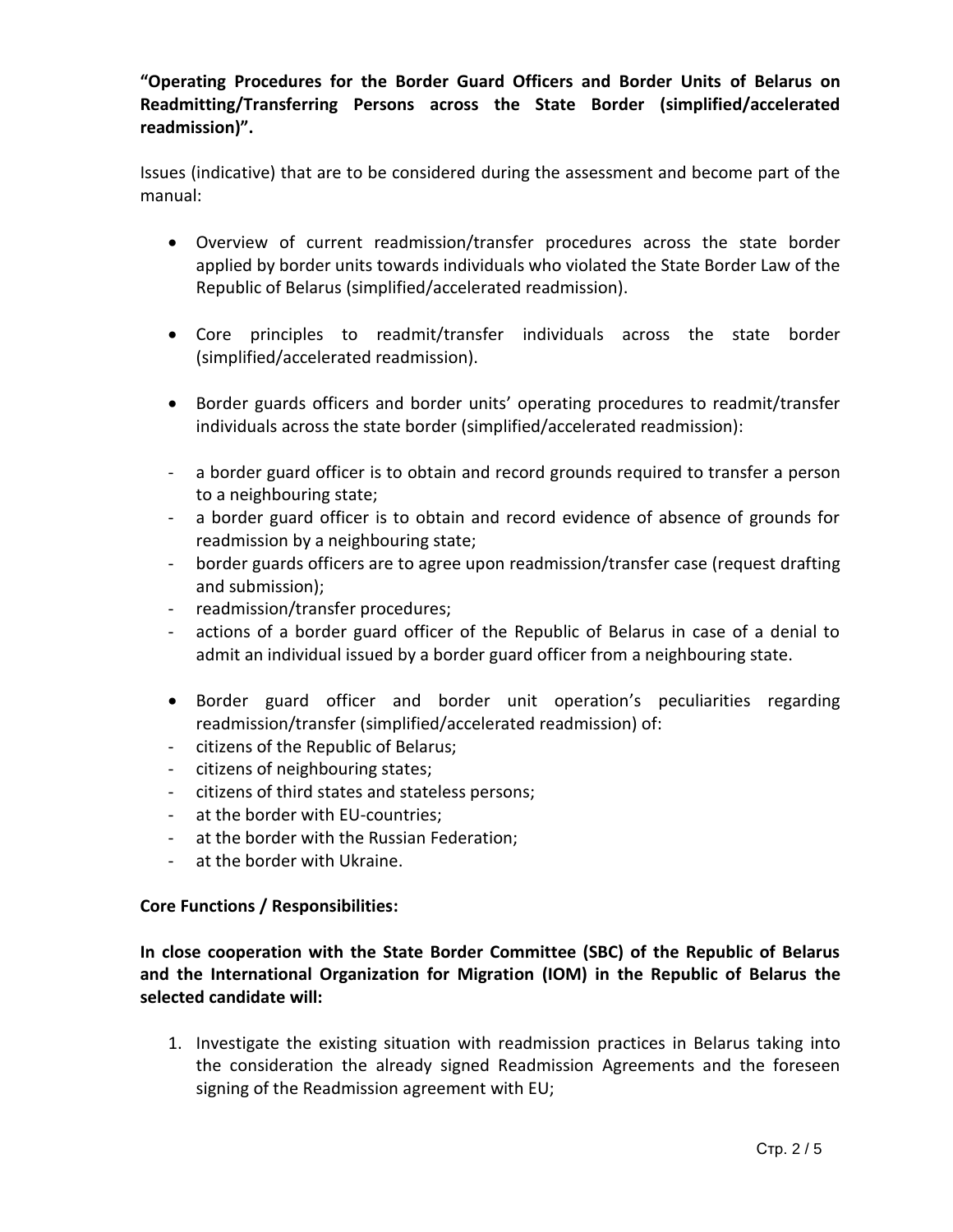- 2. Prepare together with the NPO and PMT final specifications to the manual;
- 3. Develop the structure of the manual according to the specifications and needs of the SBC;
- 4. Draft the manual according to the above mentioned specifications;
- 5. Suggest including other issues if necessary;
- 6. Coordinate the content of the draft manual draft with the SBC and/or IOM;
- 7. Finalize the text of the manual according to the feedback received from IOM for further submission to SBC;
- 8. Submit the manual in electronic format to IOM.

Initial functions and responsibilities are indicative and may be adjusted based on consultations with IOM.

# **Qualifications and Experience Required:**

- University degree in law, international law, education, economy and other related fields obtained at an accredited educational institution;
- Minimum of 7 years of relevant professional experience in the field of border management, in particular accelerated readmission;
- Knowledge of framework documents/procedures and situation related to accelerated readmission in Belarus;
- Written and oral fluency in Russian is a mandatory requirement. Knowledge of English and Belarusian would be an advantage;
- PC literacy (MS Windows, MS Office applications);
- Previous work experience in international organizations and companies including implementation of international technical assistance projects in Belarus would be an advantage.

## **Competences Required:**

## **Behavioral**

- Accountability takes responsibility for actions and to take constructive criticism;
- Client Orientation works effectively with partners and stakeholders;
- Continuous Learning promotes the idea of professional lifelong learning for self and colleagues;
- Strong communication skills listens to others and communicates clearly, adapts information to colleagues' and partners' needs;
- Creativity and Initiative actively seeks new ways to improve project implementation;
- Leadership and Negotiation skills builds effective partnerships with both project participants and external stakeholders;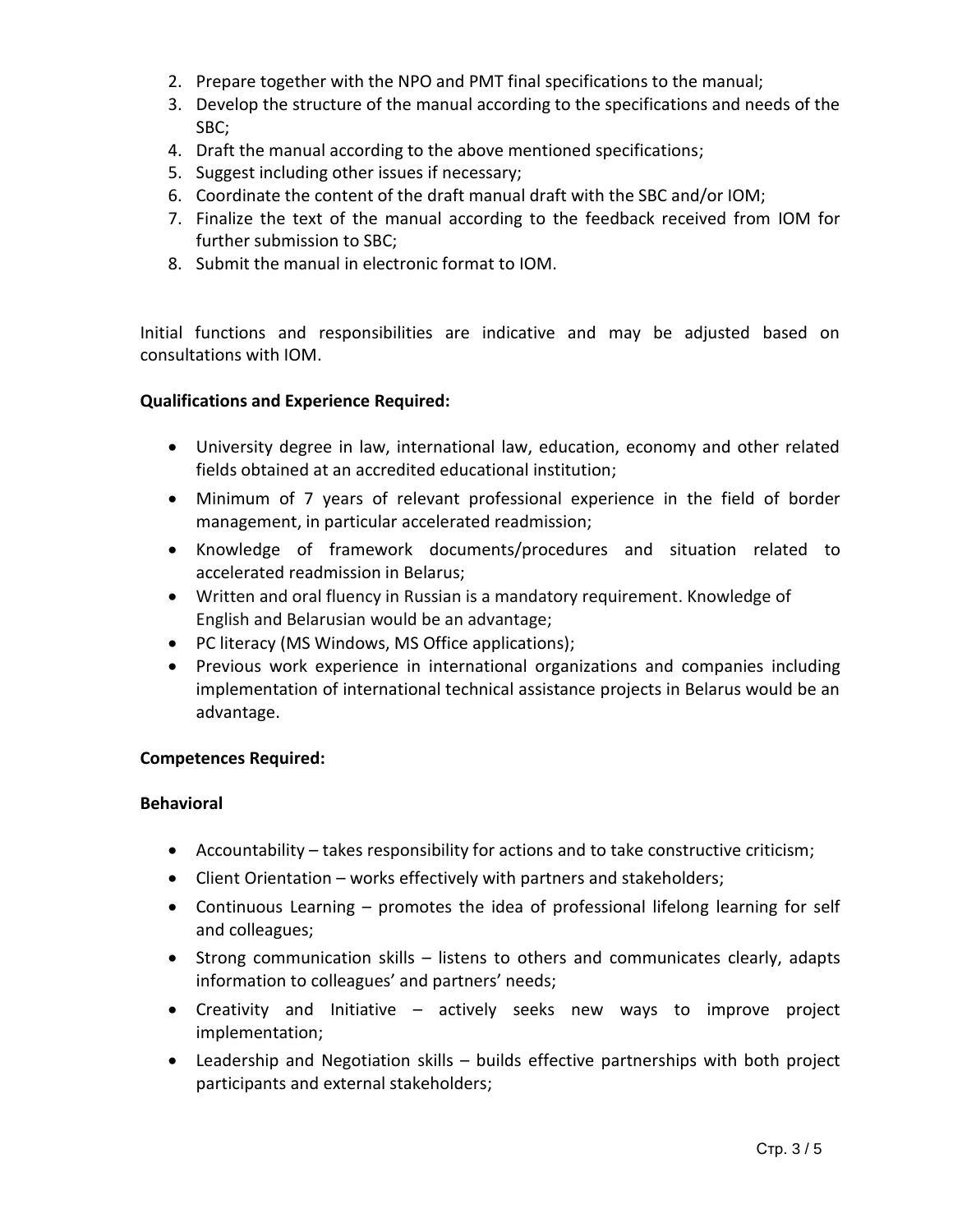- Performance Management identifies ways and undertakes actions to improve performance of self and others;
- Planning and Organizing plans work, foresees risks and sets goals effectively within the area of responsibility;
- Professionalism profound knowledge of the matter;
- Teamwork contributes to forming a friendly environment; promotes gendersensitive approach to work and equal gender participation;
- Resource Mobilization works with internal and external stakeholders to meet IOM resource needs.

## **Deliverable:**

Development of the manual "Operating Procedures for the Border Guard Officers and Border Units of Belarus on Readmitting/Transferring Persons across the State Border (simplified/accelerated readmission)"

## **Timeframe:** 20 working days

**Working language:** Russian language shall be used for the manual. Other languages including Belarusian or English may be used for communication as appropriate

## **Working and payment conditions:**

The candidate should have no restrictions to engage part-time.

Payment is transferred completion of all duties within the contract, approval of final version of the manual by IOM and SBC, and signing of the act of acceptance by the parties.

The expert shall be called by National Programmes Officer to perform the above listed functions when a need arises. A total number of working days over an estimated contract period of 2 months shall not exceed 20 days.

IOM does not bear any payment obligations if the Expert has not been requested to perform any duties under the contract.

## **Other:**

Any offer made to the successful candidate in relation to this vacancy notice is subject to available funding.

The candidate will be obliged to provide a proof that he/she is medically fit for this position.

## **How to apply:**